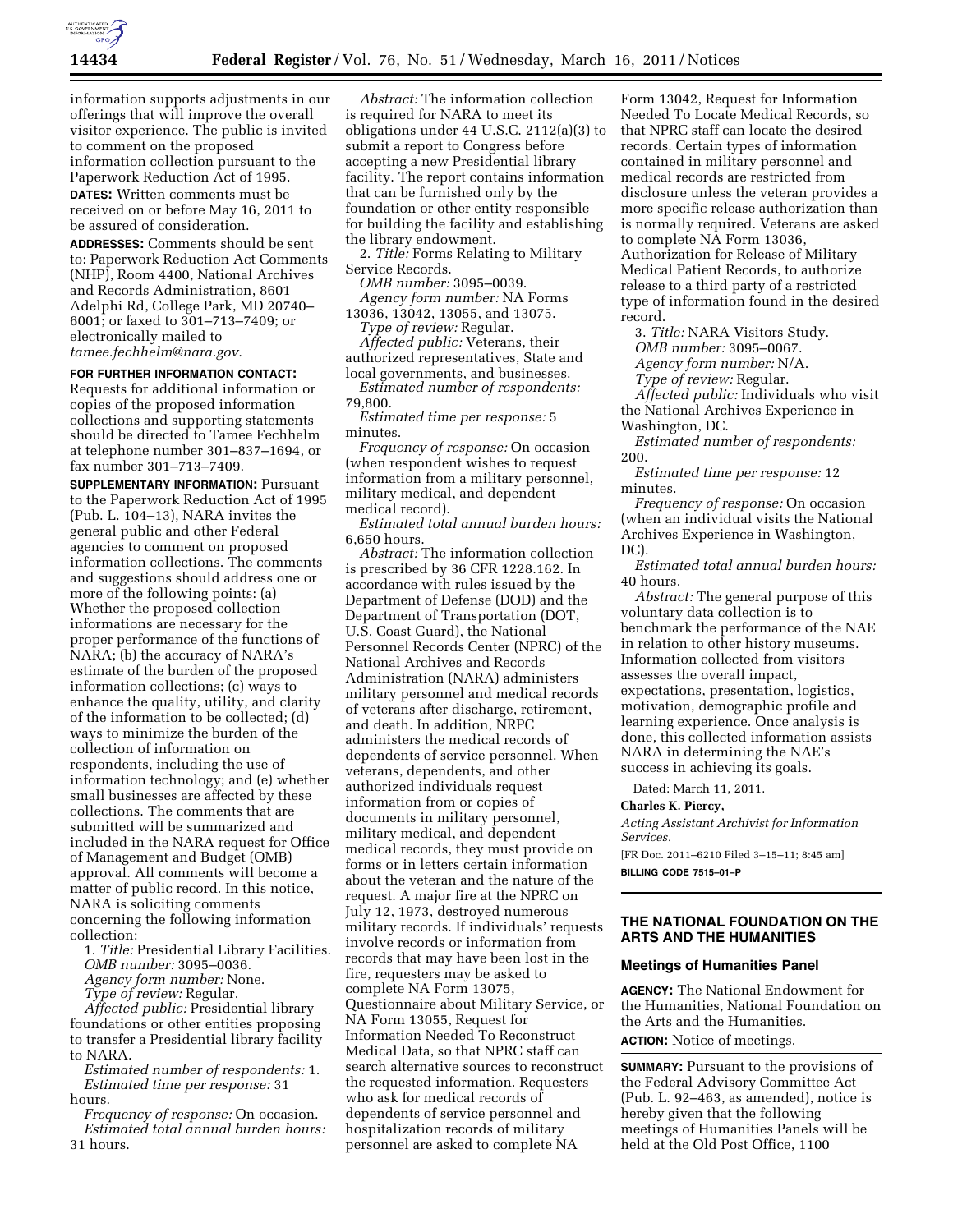Pennsylvania Avenue, NW., Washington, DC 20506.

**FOR FURTHER INFORMATION CONTACT:**  Michael P. McDonald, Advisory Committee Management Officer, National Endowment for the Humanities, Washington, DC 20506; telephone (202) 606–8322. Hearingimpaired individuals are advised that information on this matter may be obtained by contacting the Endowment's TDD terminal on (202) 606–8282.

**SUPPLEMENTARY INFORMATION:** The proposed meetings are for the purpose of panel review, discussion, evaluation and recommendation on applications for financial assistance under the National Foundation on the Arts and the Humanities Act of 1965, as amended, including discussion of information given in confidence to the agency by the grant applicants. Because the proposed meetings will consider information that is likely to disclose trade secrets and commercial or financial information obtained from a person and privileged or confidential and/or information of a personal nature the disclosure of which would constitute a clearly unwarranted invasion of personal privacy, pursuant to authority granted me by the Chairman's Delegation of Authority to Close Advisory Committee meetings, dated July 19, 1993, I have determined that these meetings will be closed to the public pursuant to subsections (c)(4), and (6) of section 552b of Title 5, United States Code.

1. *Date:* April 1, 2011.

*Time:* 9 a.m. to 5 p.m.

*Location:* Room 421.

*Program:* This meeting will review applications for United States History in America's Media Makers Grants Program, submitted to the Division of Public Programs at the January 12, 2011 deadline.

2. *Date:* April 4, 2011. *Time:* 9 a.m. to 5 p.m.

*Location:* Room 421.

*Program:* This meeting will review applications for Art in America's Historical and Cultural Organizations Grants Program, submitted to the Division of Public Programs at the January 12, 2011 deadline.

3. *Date:* April 5, 2011. *Time:* 9 a.m. to 5 p.m.

*Location:* Room 415.

*Program:* This meeting will review applications for Sustaining Cultural Heritage Collections V in Sustaining Cultural Heritage Collections Program, submitted to the Division of Preservation and Access at the December 1, 2010 deadline.

4. *Date:* April 5, 2011.

*Time:* 9 a.m. to 5 p.m. *Location:* Room 421. *Program:* This meeting will review applications for American Studies in America's Historical and Cultural Organizations Grants Program, submitted to the Division of Public Programs at the January 12, 2011 deadline.

5. *Date:* April 6, 2011. *Time:* 9 a.m. to 5 p.m. *Location:* Room 421.

*Program:* This meeting will review applications for Visual Arts in America's Media Makers Grants Program, submitted to the Division of Public Programs at the January 12, 2011 deadline.

6. *Date:* April 7, 2011. *Time:* 9 a.m. to 5 p.m. *Location:* Room 421.

*Program:* This meeting will review applications for American Studies in America's Historical and Cultural Organizations Grants Program, submitted to the Division of Public Programs at the January 12, 2011 deadline.

7. *Date:* April 7, 2011. *Time:* 9 a.m. to 5 p.m. *Location:* Room 415.

*Program:* This meeting will review applications for Two-Year Colleges, submitted to the Office of Challenge Grants at the February 2, 2011 deadline.

8. *Date:* April 12, 2011. *Time:* 9 a.m. to 5 p.m. *Location:* Room 415.

*Program:* This meeting will review applications for Sustaining Cultural Heritage Collections VI in Sustaining Cultural Heritage Collections Program, submitted to the Division of Preservation and Access at the December 1, 2010 deadline.

9. *Date:* April 12, 2011. *Time:* 9 a.m. to 5 p.m. *Location:* Room 421. *Program:* This meeting will review applications for Literature and Radio in America's Media Makers Grants Program, submitted to the Division of Public Programs at the January 12, 2011

deadline. 10. *Date:* April 13, 2011. *Time:* 9 a.m. to 5 p.m. *Location:* Room 415.

*Program:* This meeting will review applications for Sustaining Cultural Heritage Collections VII in Sustaining Cultural Heritage Collections Program, submitted to the Division of Preservation and Access at the December 1, 2010 deadline. 11. *Date:* April 13, 2011. *Time:* 9 a.m. to 5 p.m.

*Location:* Room 421.

*Program:* This meeting will review applications for World Cultures in

America's Historical and Cultural Organizations Grants Program, submitted to the Division of Public Programs at the January 12, 2011 deadline.

12. *Date:* April 14, 2011. *Time:* 9 a.m. to 5 p.m. *Location:* Room 421.

*Program:* This meeting will review applications for American Studies in America's Historical and Cultural Organizations Grants Program, submitted to the Division of Public Programs at the January 12, 2011 deadline.

13. *Date:* April 14, 2011. *Time:* 9 a.m. to 5 p.m.

*Location:* Room M–07. *Program:* This meeting will review applications for Landmark Workshops for School Teachers and Community College Faculty, submitted to the Division of Education Programs at the March 1, 2011 deadline.

14. *Date:* April 15, 2011.

*Time:* 9 a.m. to 5 p.m.

*Location:* Room M–07.

*Program:* This meeting will review applications for Landmark Workshops for School Teachers and Community College Faculty, submitted to the Division of Education Programs at the March 1, 2011 deadline.

15. *Date:* April 21, 2011. *Time:* 9 a.m. to 5 p.m.

*Location:* Room M–07.

*Program:* This meeting will review applications for Landmark Workshops for School Teachers and Community College Faculty, submitted to the Division of Education Programs at the March 1, 2011 deadline.

16. *Date:* April 26, 2011.

*Time:* 9 a.m. to 5 p.m.

*Location:* Room M–07.

*Program:* This meeting will review applications for Landmark Workshops for School Teachers and Community College Faculty, submitted to the Division of Education Programs at the March 1, 2011 deadline.

17. *Date:* April 27, 2011. *Time:* 9 a.m. to 5 p.m.

*Location:* Room M–07.

*Program:* This meeting will review

applications for Seminars and Institutes, submitted to the Division of Education

Programs at the March 1, 2011 deadline.

18. *Date:* April 28, 2011.

*Time:* 9 a.m. to 5 p.m.

*Location:* Room M–07. *Program:* This meeting will review

applications for Seminars and Institutes,

submitted to the Division of Education

Programs at the March 1, 2011 deadline.

19. *Date:* April 28, 2011.

*Time:* 9 a.m. to 5 p.m.

*Location:* Room 415.

*Program:* This meeting will review

applications for Two-Year Colleges,